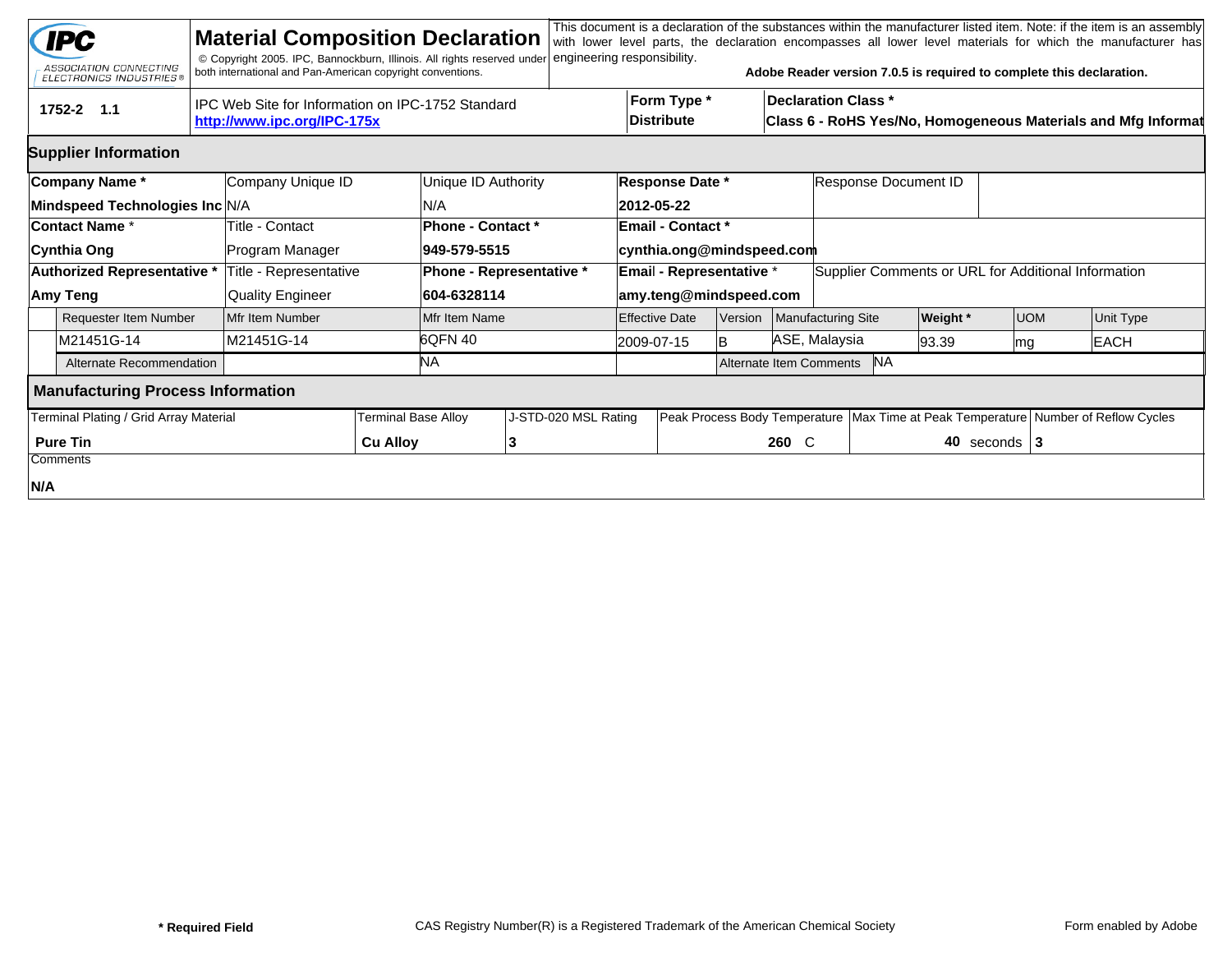| Save the fields in<br>this form to a file                                                                                                                                                                                                                                                                                                                                                                                                                                                                                                                                                                                                                                                                                                                                                                                                                                                                                                                                                                                                                                                                                                                                                                                                                         | Import fields from a<br><b>Export Data</b><br>Import Data<br>file into this form                                                     |  | Locked |  |  |  |  |  |  |  |  |  |
|-------------------------------------------------------------------------------------------------------------------------------------------------------------------------------------------------------------------------------------------------------------------------------------------------------------------------------------------------------------------------------------------------------------------------------------------------------------------------------------------------------------------------------------------------------------------------------------------------------------------------------------------------------------------------------------------------------------------------------------------------------------------------------------------------------------------------------------------------------------------------------------------------------------------------------------------------------------------------------------------------------------------------------------------------------------------------------------------------------------------------------------------------------------------------------------------------------------------------------------------------------------------|--------------------------------------------------------------------------------------------------------------------------------------|--|--------|--|--|--|--|--|--|--|--|--|
| <b>RoHS Material Composition Declaration</b><br><b>Declaration Type *</b>                                                                                                                                                                                                                                                                                                                                                                                                                                                                                                                                                                                                                                                                                                                                                                                                                                                                                                                                                                                                                                                                                                                                                                                         |                                                                                                                                      |  |        |  |  |  |  |  |  |  |  |  |
| RoHS Definition: Quantity limit of 0.1% by mass (1000 PPM) in homogeneous material for: Lead (Pb), Mercury, Hexavalent Chromium, Polybrominated Biphenyls (PBB),<br><b>RoHS Directive</b><br>Polybrominated Diphenyl Ethers (PBDE) and quantity limit of 0.01% by mass (100 PPM) of homogeneous material for Cadmium<br>2002/95/EC                                                                                                                                                                                                                                                                                                                                                                                                                                                                                                                                                                                                                                                                                                                                                                                                                                                                                                                                |                                                                                                                                      |  |        |  |  |  |  |  |  |  |  |  |
| Supplier certifies that it gathered the information it provides in this form concerning RoHS restrictive substances using appropriate methods to ensure its accuracy and that such information is true and correct to the best<br>that Supplier completes this form. Supplier acknowledges that Company will rely on this certification in determining the complance of its products with European Union member state laws that implement the RoHS Directive. Co<br>Supplier may have relied on information provided by others in completing this form, and that Supplier may not have independently verified such information. However, in situations where Supplier has not independently verifi<br>Supplier agrees that, at a minimum, its suppliers have provided certifications regarding their contributions to the part, and those certifications are at least as comprehensive as the certification in this paragraph. If th<br>written agreement with respect to the identified part, the terms and conditions of that agreement, including any warranty rights and or remedies provided as part of that agreement, will be the sole and exclusive source of<br>remedies for issues that arise regarding information the Supplier provides in this form. |                                                                                                                                      |  |        |  |  |  |  |  |  |  |  |  |
| <b>RoHS Declaration *</b>                                                                                                                                                                                                                                                                                                                                                                                                                                                                                                                                                                                                                                                                                                                                                                                                                                                                                                                                                                                                                                                                                                                                                                                                                                         | Supplier Acceptance * Accepted<br>- Item(s) does not contain RoHS restricted substances per the definition above                     |  |        |  |  |  |  |  |  |  |  |  |
| Exemptions: If the declared item does not contain RoHS restricted substances per the definition above except for defined RoHS exemptions, then select the corresponding response in the RoHS Declaration<br>above and choose all applicable exemptions.                                                                                                                                                                                                                                                                                                                                                                                                                                                                                                                                                                                                                                                                                                                                                                                                                                                                                                                                                                                                           |                                                                                                                                      |  |        |  |  |  |  |  |  |  |  |  |
| <b>Declaration Signature</b>                                                                                                                                                                                                                                                                                                                                                                                                                                                                                                                                                                                                                                                                                                                                                                                                                                                                                                                                                                                                                                                                                                                                                                                                                                      |                                                                                                                                      |  |        |  |  |  |  |  |  |  |  |  |
| Instructions: Complete all of the required fields on all pages of this form. Select the "Accepted" on the Supplier Acceptance drop-down. This will display the signature area. Digitally sign<br>the declaration (if required by the Requester) and click on Submit Form to have the form returned to the Requester.                                                                                                                                                                                                                                                                                                                                                                                                                                                                                                                                                                                                                                                                                                                                                                                                                                                                                                                                              |                                                                                                                                      |  |        |  |  |  |  |  |  |  |  |  |
|                                                                                                                                                                                                                                                                                                                                                                                                                                                                                                                                                                                                                                                                                                                                                                                                                                                                                                                                                                                                                                                                                                                                                                                                                                                                   | Digitally signed by Cynthia Ong<br>Supplier Digital Signature Cynthia Ong<br>DN: cn=Cynthia Ong<br>Date: 2012.05.29 09:38:42 -07'00' |  |        |  |  |  |  |  |  |  |  |  |